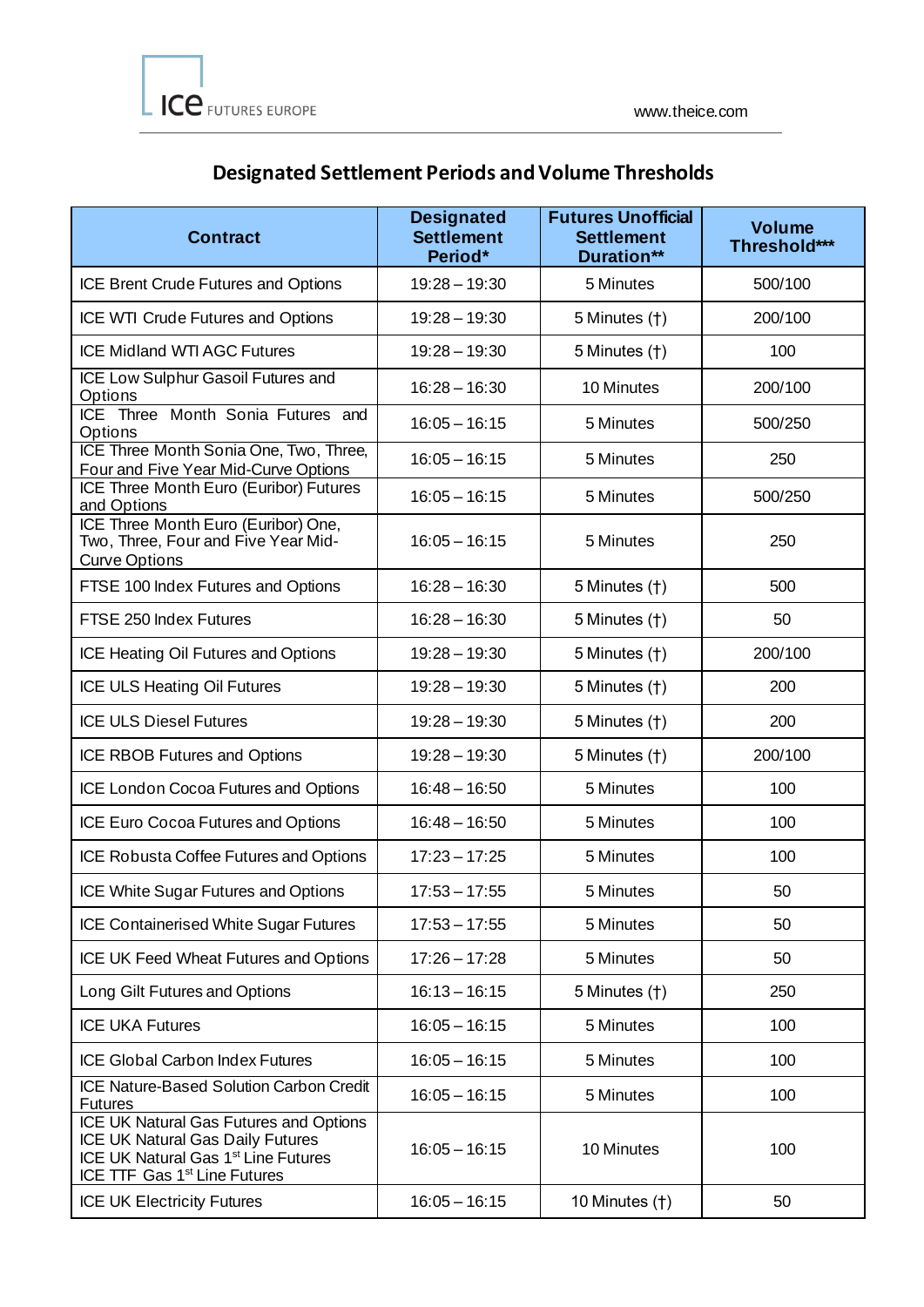

www.theice.com

| WIM and JKM LNG (PLATTS) Futures<br>and Options                                      | $16:05 - 16:15$ | 10 Minutes (†) | <b>NA</b>       |
|--------------------------------------------------------------------------------------|-----------------|----------------|-----------------|
| ICE Rotterdam, ICE Richard's Bay and<br>ICE gC Newcastle Coal Futures and<br>Options | $16:05 - 16:15$ | 10 Minutes (†) | 50              |
| ICE M42 and ICE CFR Coal Futures                                                     | $16:05 - 16:15$ | 10 Minutes (†) | 50              |
| gC Richards Bay Coal & gC Fob Indo<br>3800 Coal Futures                              | $16:05 - 16:15$ | 10 Minutes (†) | 50              |
| <b>ICE Three Month Eurodollar Futures</b>                                            | $19:58 - 20:00$ | 10 Minutes     | 50              |
| ICE One Month SOFR Index Futures                                                     | $19:30 - 20:00$ | 10 Minutes     | 20              |
| <b>ICE Three Month SOFR Index Futures</b>                                            | $19:30 - 20:00$ | 10 Minutes     | 20              |
| ICE One Month Euro Overnight Rate<br><b>Futures</b>                                  | $16:05 - 16:15$ | 5 Minutes (†)  | 50              |
| <b>ICE One Month Sonia Futures</b>                                                   | $16:05 - 16:15$ | 5 Minutes      | 50              |
| <b>ICE Three Month SARON® Index Futures</b>                                          | $16:05 - 16:15$ | 5 Minutes      | 50              |
| ICE Short, Medium and Ultra Long Gilt<br><b>Futures</b>                              | $16:13 - 16:15$ | 5 Minutes (†)  | 50              |
| ICE Short, Medium, Long and Ultra Long<br><b>Bund Futures</b>                        | $16:13 - 16:15$ | 5 Minutes (†)  | 50              |
| ICE Short, Medium and Long BTP<br><b>Futures</b>                                     | $16:13 - 16:15$ | 5 Minutes (†)  | 50              |
| ICE Short, Medium and Long Bonos<br><b>Futures</b>                                   | $16:13 - 16:15$ | 5 Minutes (†)  | 50              |
| <b>ICE Medium and Long Swiss</b><br><b>Confederation Futures</b>                     | $15:58 - 16:00$ | 5 Minutes (†)  | 50              |
| ICE Euro Swapnote® Futures                                                           | $16:13 - 16:15$ | 5 Minutes (†)  | 50              |
| ICE GBP SONIA Swapnote® Futures                                                      | $16:13 - 16:15$ | 5 Minutes (†)  | 50              |
| ICE U.S. Dollar Swapnote® Futures                                                    | $19:58 - 20:00$ | 5 Minutes (†)  | 50              |
| FTSE 100 Declared Dividend Index                                                     | $16:28 - 16:30$ | 5 Minutes (†)  | 50              |
| FTSE 100 Dividend Index - RDSA<br>Withholding                                        | $16:28 - 16:30$ | 5 Minutes (†)  | 50              |
| <b>MSCI Europe NTR Index</b>                                                         | $16:28 - 16:30$ | 5 Minutes (†)  | 50              |
| <b>MSCI World NTR Index</b>                                                          | $16:28 - 16:30$ | 5 Minutes (†)  | 50              |
| ICE Eris Interest Rate Futures (EUR &<br>GBP) 1yr-2yr                                | $16:05 - 16:15$ | 5 Minutes (†)  | 250             |
| <b>ICE Eris Interest Rate Futures (EUR &amp;</b><br>GBP) 3yr-7yr                     | $16:05 - 16:15$ | 5 Minutes (†)  | 100             |
| ICE Eris Interest Rate Futures (EUR &<br>GBP) 8yr-10yr                               | $16:05 - 16:15$ | 5 Minutes (†)  | 50              |
| ICE Eris Interest Rate Futures (EUR &<br>GBP) 30yr                                   | $16:05 - 16:15$ | 5 Minutes (†)  | 10 <sup>°</sup> |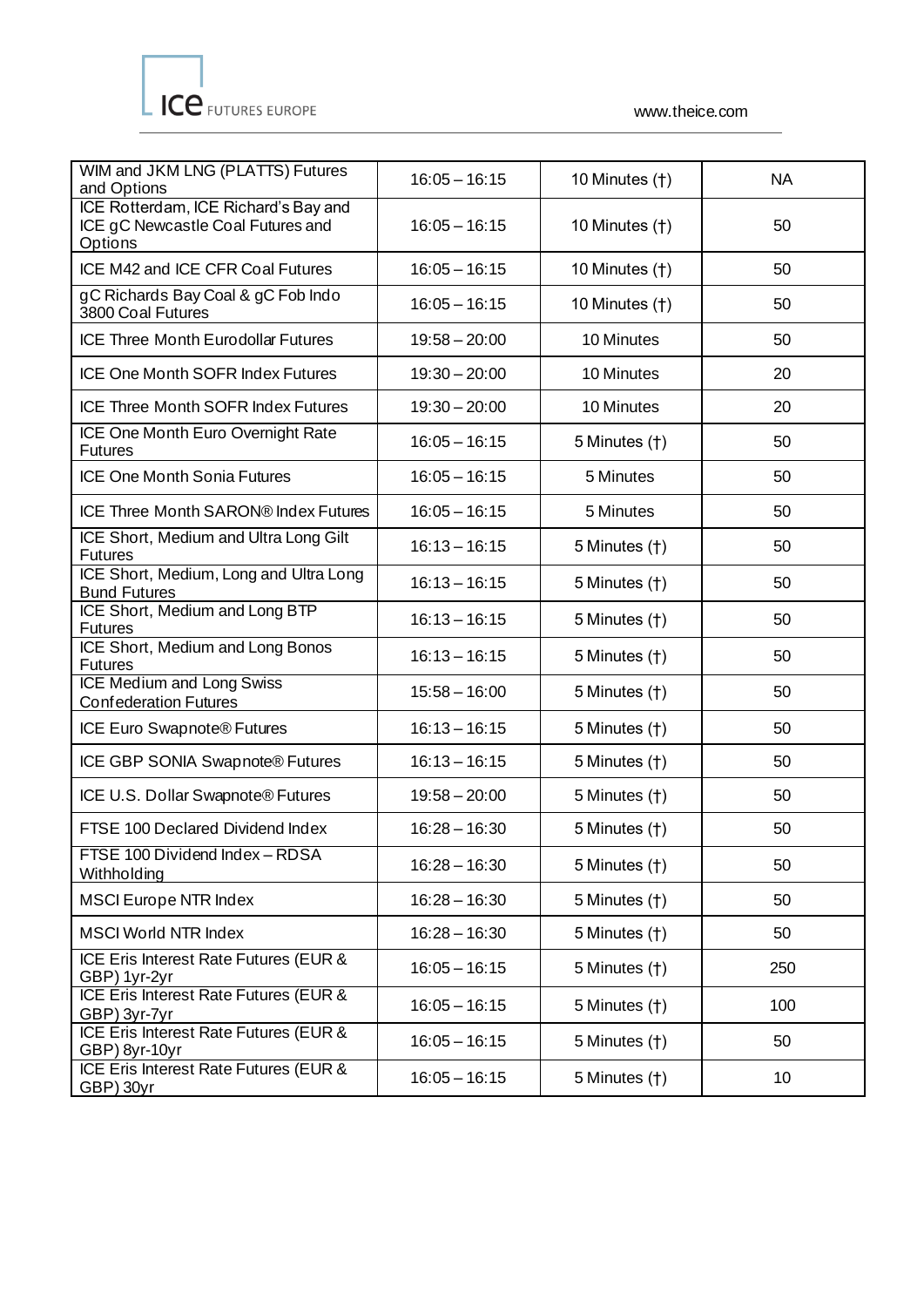## **Table of Marker Volume Thresholds Futures Contracts**

| <b>Contract</b>                                         | <b>Volume threshold***</b> |
|---------------------------------------------------------|----------------------------|
| ICE Brent Crude Futures Singapore Minute Marker         | 500                        |
| ICE Brent Crude Futures Minute Marker                   | 500                        |
| ICE Brent Crude Futures 10:30 Expiry Only Minute Marker | 250                        |
| ICE Brent Crude Futures 12:30 Expiry Only Minute Marker | 250                        |
| ICE Brent Crude Futures 14:30 Expiry Only Minute Marker | 250                        |
| ICE Low Sulphur Gasoil Futures Singapore Minute Marker  | 200                        |
| ICE Low Sulphur Gasoil Futures U.S. Minute Marker       | 100                        |
| ICE WTI Futures Singapore Minute Marker                 | 100                        |
| ICE WTI Futures 16:30 Minute Marker                     | 100                        |
| ICE Heating Oil Futures 16:30 Minute Marker             | 50                         |
| ICE RBOB Futures 16:30 Minute Marker                    | 50                         |

### **Table of Exchange Delivery Settlement Price (EDSP) Periods**

The table below shows the EDSP periods for Futures and Options which are based on intraday trading activity on the day of Expiry.

| <b>Contract</b>                                                                                | <b>EDSP Period*</b>                           |
|------------------------------------------------------------------------------------------------|-----------------------------------------------|
| ICE Three Month Euro (Euribor) Options                                                         | Quarterlies: 10:00^<br>Serials: 15:05 - 15:15 |
| ICE Three Month Euro (Euribor) One, Two, Three, Four and<br><b>Five Year Mid-Curve Options</b> | $15:05 - 15:15$                               |
| <b>ICE Three Month Sonia Options</b>                                                           | 15:05 - 15:15                                 |
| ICE Three Month Sonia One, Two, Three, Four and Five<br>Year Mid-Curve Options                 | 15:05 - 15:15                                 |
| ICE London Cocoa Futures and Options                                                           | 11:59 - 12:00                                 |
| ICE Euro Cocoa Futures and Options                                                             | 11:59 - 12:00                                 |
| <b>ICE Robusta Coffee Options</b>                                                              | 12:29 - 12:30                                 |
| Long Gilt Futures                                                                              | $10:59 - 11:00$                               |
| Long Gilt Options                                                                              | 15:14 - 15:15                                 |
| ICE Short, Medium and Ultra Long Gilt Futures                                                  | 10:59 - 11:00                                 |
| <b>ICE UK Natural Gas Options</b>                                                              | 12:50 - 13:00                                 |
| ICE Rotterdam, Richard's Bay & gC Newcastle Coal Options                                       | 12:50 - 13:00                                 |

**\*Designated Settlement/EDSP Period:** Times may vary in line with US daylight savings times or during US and/or UK public holiday periods.